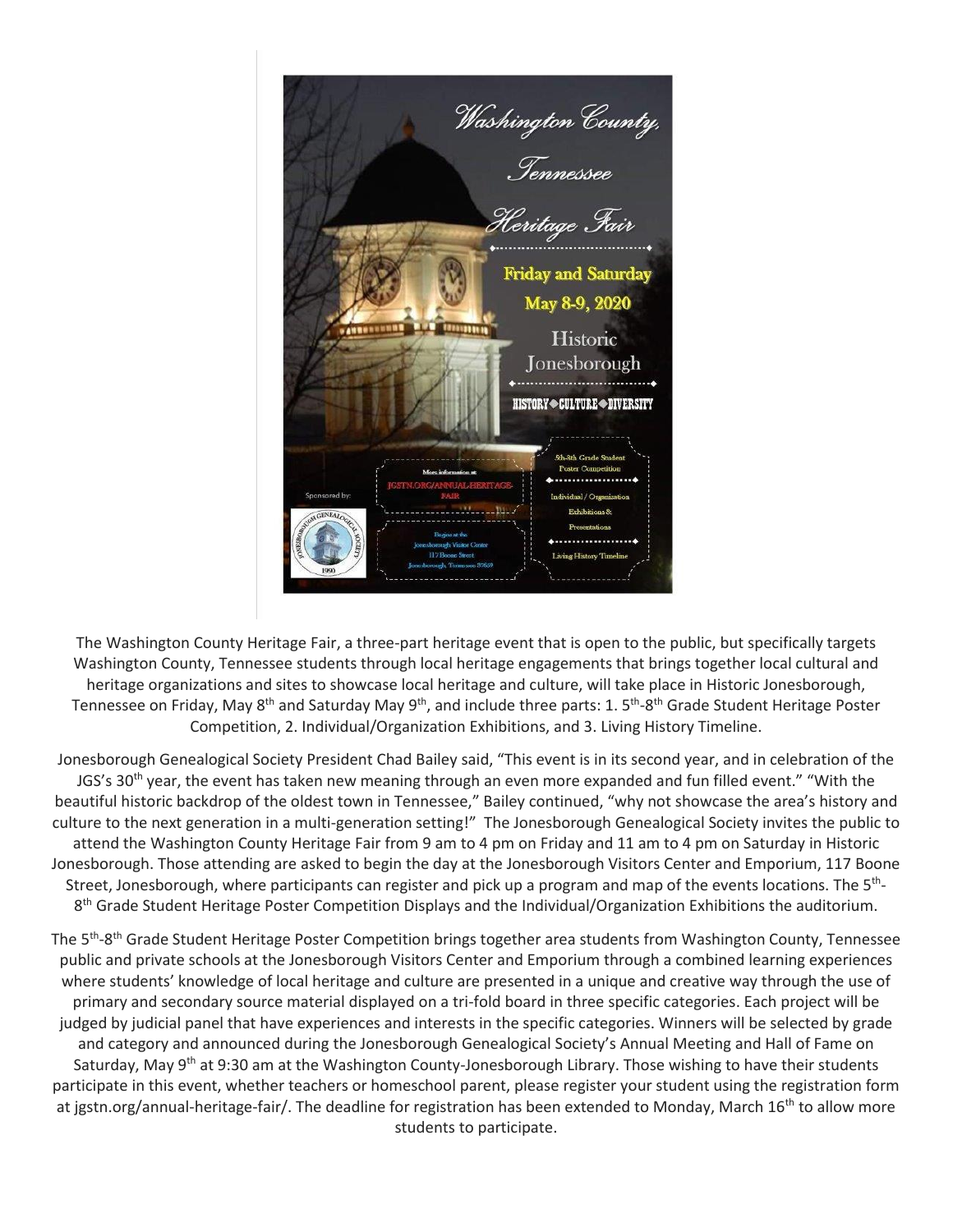The Individual/Organization Exhibitions bring together over 20 local heritage and cultural organizations and sites in the Historic Jonesborough Visitors Center and Emporium, which gives participants an opportunity to engage with heritage and cultural sites, knowledge, and techniques, they may have never seen or used before. This exhibition provides youth and adults with a taste of public and private heritage and cultural sites, in which, they can visit at later dates to take in the educational experiences fully. In addition, organizations will showcase their missions, visions, programming, and projects to the public through the use of visual and/or oratory exhibitions. Knowledgeable individuals can showcase their individual research, cultural work, and craft to provide another perspective of learning to the next generation. For a complete list of participants, please visit jgstn.org/annual-heritage-fair/.

In addition, presentations by exceptional speakers will provide 45-minute lessons on local heritage and cultural topics in the Community Room of the Washington County-Jonesborough Library, 200 Sabin Drive, Jonesborough from 9 am to 4 pm. These include Connie Goff Sharp, The History of 4-H and Heritage Skill Programs; Dr. Brenda G'Fellers and Kristin Pearson, presenting Children's Author and Illustrator Rhea Wells; Jennifer Bauer, Sycamore Shoals State Historic Park; Megan Cullen Tewell, History of the Ashe Street Courthouse; Joy Branham, The Perfect 36: Tennessee's Crucial Part in Securing Women's Right to Vote; Nathan Shreve, Cane Notch Archaeological Site; Dr. Patrick Stern, Embree House Historic Farm; Reagan Cornett, Geographical and Archaeological Investigation at David Crockett Birthplace State Park; Dr. William Kennedy, Celebrating 50 Years of Historic Zoning in Jonesborough; Boones Creek Historical Trust, History of Boones Creek; and Cherel Henderson, First Families in Tennessee. More information on these presentations and demonstration will be announced.

Finally, the Living History Timeline, which will be presented in Greenspace next to the Jonesborough Visitors Center; Central Christian Church Yard, corner of Fox and Main Streets; and Mill Springs Park, 104 Spring Street, will consist of tradespeople and reenactors in three time period-based camps from pre-Revolutionary to early 20th Century regalia. The Living History Timeline present educational experiences through the visual representation of life throughout history, which includes period clothing styles, language, techniques, and experiences. In addition, it provides a look at jobs and trades, as well as economic, social, racial, and gender stature throughout time. Beginning at the Jonesborough Visitors Center, partakers will move through time by walking the streets of Tennessee's oldest town where they can view and learn about the town's preservation efforts and past as well as delving into topics and experiences in the town's historical façade with its storied-past telling its own story, creating an environment, combined with the other two parts, that sets local heritage and culture in motion, so students and the public can create, develop, and cultivate their own sense of community and place within the region as a whole.

In addition, other heritage sites will be open throughout town including the Washington County-Jonesborough Museum in the Jonesborough Visitors Center, 117 Boone Street; the Genealogy and History Center in the Washington County-Jonesborough Library, 200 Sabin Drive; the Chester Inn State Historic Site and Museum (116 W. Main Street) will open at 11 am and close at 6 pm; the Chuckey Depot Museum ( $2^{nd}$  Avenue) will open at 1 pm and close at 5 pm on Friday, and 11 am to 5 pm on Saturday; Oak Hill School will be open on Friday from 9 am to 2 pm.

Some events and schedules are tentative and could change, be added, or cancelled, please check back for up-to-date information. For more information on the Washington County Heritage Fair, please visit the Jonesborough Genealogical Society's website at [jgstn.org/annual-heritage-fair/o](http://jgstn.org/annual-heritage-fair/)r facebook page [www.facebook.com/tnjgs/](http://www.facebook.com/tnjgs/) or visit the Jonesborough Visitors Center and Emporium at 117 Boone Street, Jonesborough or pick up a copy of the Jonesborough *Herald and Tribune* and read the update and answer the trivia question each Wednesday up to the fair.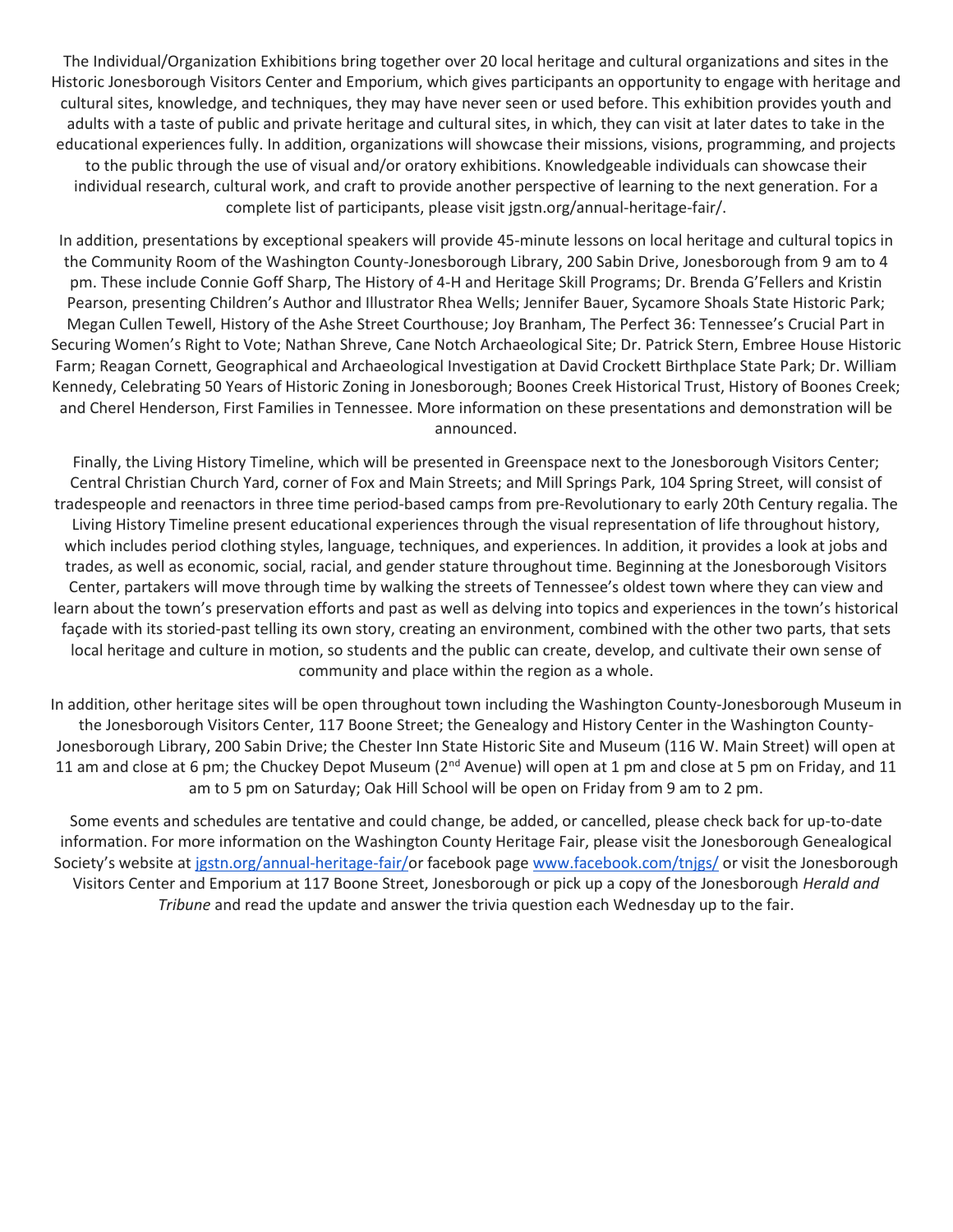## **HERTIAGE FAIR SCHEDULE**

| Theme                     | Location                                       | <b>Time</b>           | Subject                                                                                                                                                       |
|---------------------------|------------------------------------------------|-----------------------|---------------------------------------------------------------------------------------------------------------------------------------------------------------|
| Presentation<br>and Talks | Jonesborough<br><b>Library Meeting</b><br>Room | Friday, 9:00-9:45     | Connie Goff Sharp,<br>History of 4-H                                                                                                                          |
| Presentation<br>and Talks | Jonesborough<br><b>Library Meeting</b><br>Room | Friday, 10:00-10:45   | Dr. Brenda G'Fellers and<br>Kristin Pearson,<br>Children's Author and<br><b>Illustrator Rhea</b><br>Wells [Presentation<br>geared to School Aged<br>Children] |
| Presentation<br>and Talks | Jonesborough<br><b>Library Meeting</b><br>Room | Friday, 11:00-11:45   | Jennifer Bauer, Sycamore<br><b>Shoals State Historic</b><br>Park                                                                                              |
| Presentation<br>and Talks | Jonesborough<br><b>Library Meeting</b><br>Room | Friday, 12:00-12:45   | Megan Cullen Tewell,<br>History of the Ashe Street<br>Courthouse                                                                                              |
| Presentation<br>and Talks | Jonesborough<br><b>Library Meeting</b><br>Room | Friday, 1:00-1:45     | Joy Branham, The<br>Perfect 36: Tennessee's<br><b>Crucial Part in Securing</b><br>Women's Right to Vote                                                       |
| Presentation<br>and Talks | Jonesborough<br><b>Library Meeting</b><br>Room | Friday, 2:00-2:45     | Dr. Brenda G'Fellers and<br>Kristin Pearson,<br>Children's Author and<br><b>Illustrator Rhea</b><br>Wells [Presentation<br>geared to Adults]                  |
| Presentation<br>and Talks | Jonesborough<br><b>Library Meeting</b><br>Room | Friday, 3:00-3:45     | Nathan Shreve, Cane<br>Notch Archaeological Site                                                                                                              |
| Presentation<br>and Talks | Jonesborough<br><b>Library Meeting</b><br>Room | Saturday, 9:30- 10:45 | Jonesborough<br><b>Genealogical Society's</b><br>Annual Meeting and Hall<br>of Fame-30th<br><b>Anniversary Celebration</b>                                    |
| Presentation<br>and Talks | Jonesborough<br><b>Library Meeting</b><br>Room | Saturday, 11:00-11:45 | Dr. Patrick Stern, Embree<br>House Farm                                                                                                                       |
| Presentation<br>and Talks | Jonesborough<br><b>Library Meeting</b><br>Room | Saturday, 12:00-12:45 | Reagan Cornett,<br>Geographical and<br>Archeological<br><b>Investigation at David</b>                                                                         |